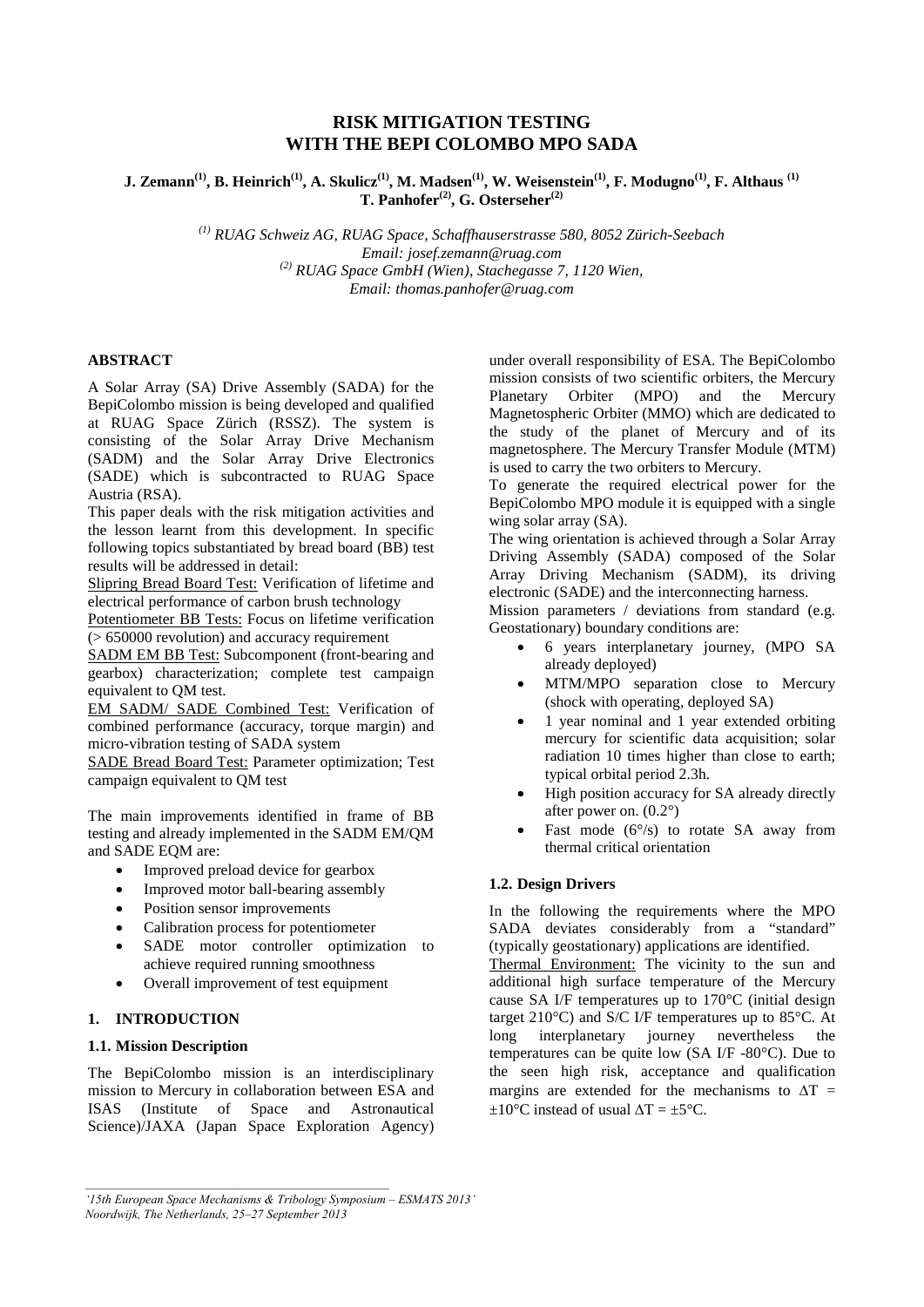SA / Sun inclination accuracy: In typical application it is tried to hold the SA normal to solar direction to maximize the gained energy. For BepiColombo the SA is inclined in a flat angle to the sun to have a comparable large backside area radiating to deep space and so contributing to cooling the SA. As consequence a small inclination variation has a dramatic impact on the SA temperature. Thus the SA position has to be known at any time (also immediately after powering) very accurately  $\rightarrow$  position accuracy 0.2°.

SA overheat protection: In the so called Fast Mode the SA can be rotated with a speed of  $6\%$  (roughly 100) times faster than a typical operational speed of a SA) out of an orientation harmful to the SA. This speed is reached within 0.5s which causes remarkable resistive inertial torques coming from accelerating the SA superposed by dynamic effects from overall SA flexibility.

Microvibration/Disturbance Torques: The MPO carries sensitive instruments that should not be disturbed by vibrational loads emitted from the SADM. These needs are reflected on one hand by a given disturbance torque spectrum limiting the emitted torque as a function of frequency and on the other hand a running smoothness requirement defining a maximum allowed deviation from a given commanded profile (deviation < 5arcsec within 0.5sec).

#### **1.3. SADA Design Description**

The SADA consists of the Solar Array drive mechanism to orient the SA wing and to provide power and signal transfer to the spacecraft. Separated from the mechanism, the Solar Array Drive Electronics is required to command and control the mechanism and the interfaces to Power and Data handling subsystems.



*Figure 1. SADA Design Overview.*

## **1.4. Overall SADM Design Features**

The overall SADM design, as shown on the figure below, compromises the following main components:

- Slip Ring Assembly (SRA), composed of a power and signal slip ring
- Front Bearing Assembly (FBA)
- Position Sensors (coarse and fine potentiometer)
- Gear Assembly using spur gears
- Customized Hybrid Stepper Motor



*Figure 2. SADA Design Overview.*

A detailed description of the SADM design can be found in [1].

# **2. Risk Mitigation Testing Approach**

# **2.1. SADM**

Slipring Bread Board Test: Relatively unique for the European Space Industry, carbon brush technology was selected for the power slipring over wire brushes due to its better suitability to high temperatures. As the signal slipring is located in a significantly colder section of the mechanism, wire brush technology could be kept for the signal transfer. The performance of carbon and wirebrush technology was mechanically, electrically and life tested at breadboard level. It was demonstrated that the assembly is compliant to the BepiColombo needs.

Potentiometer Tests Bread Board: As specific mission requirement (SA overheat protection), the MPO SADM has to provide the SA position with a high accuracy of 0.2 degrees at any time. For the SADM , a fine /coarse potentiometer solution was selected due to the very demanding thermal and radiation environment close to Mercury. The solution was iteratively improved by 3 dedicated potentiometer breadboard tests and on the SADM EM. Fine tuning was needed to achieve the required number of revolutions.

SADM EM: By building up subassembly by subassembly a SADM EM identical to the QM/FM (with the exception of the slipring), it was possible to identify design and manufacturing weaknesses before QM/FM testing. All loading (static and vibration) and thermal tests foreseen for QM testing were done with this EM. A full life test was performed with the EM as well.

The main steps for the subassembly characterization and testing at qualification level were:

- a.) The Front bearing assembly was TV tested to determine the resistive torques under various thermal conditions.
- b.) Main Housing; slip-ring dummy and gear assembly was assembled together and first, by a blocked motor shaft, the stiffness of the gearbox was characterized and then, by an auxiliary actuator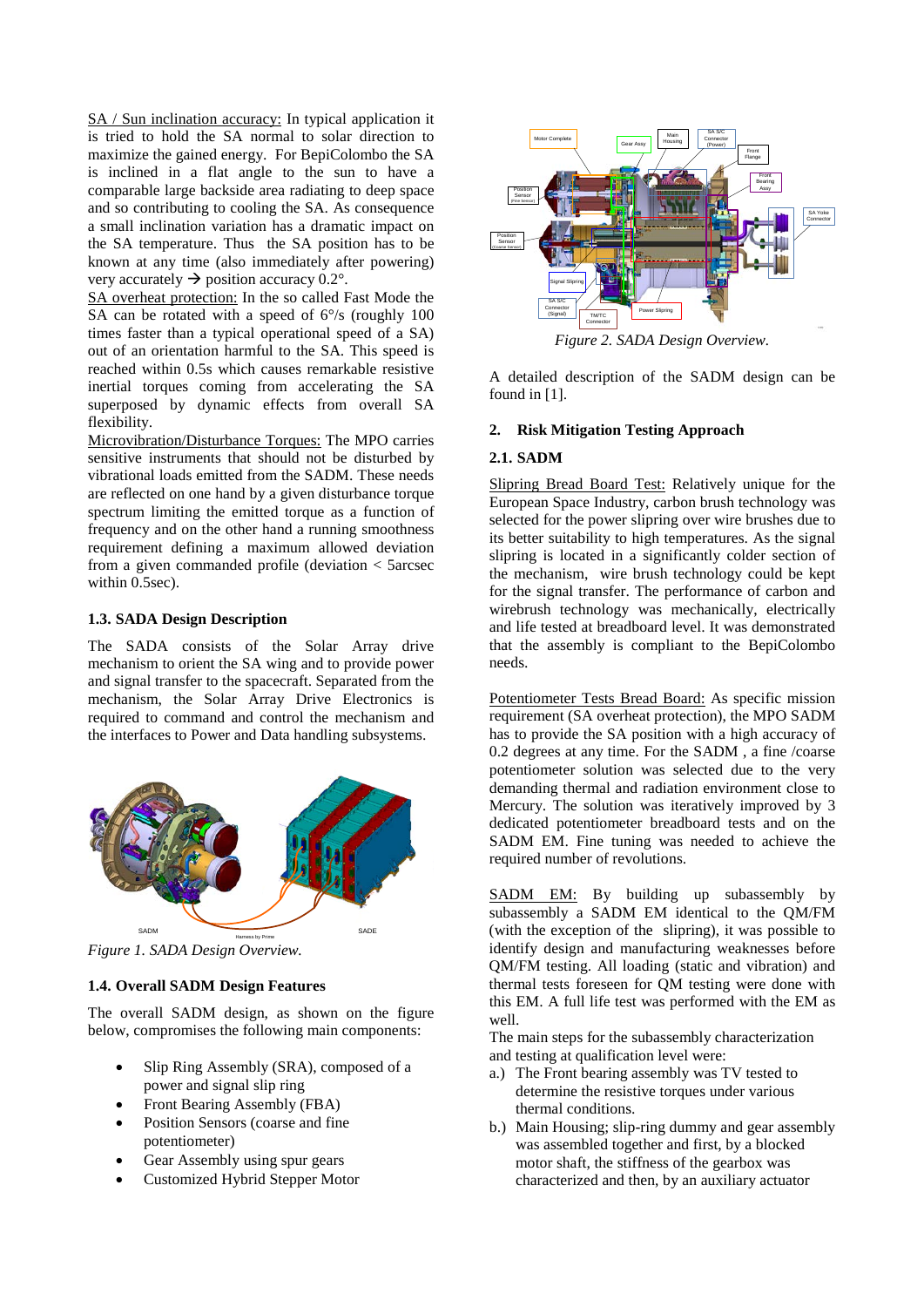with torque sensors between actuator and gearbox, the gearbox is characterized at various torques and various TV conditions

- c.) The SADM EM was finally assembled and a complete QM test campaign (with exception of the slipring related electrical tests) was done.
- d.) The SADM EM was in addition used for combined SADM/SADE BB tests (function and microvibration).
- e.) SADM EM was used in frame of the EMC qualification of the SADE.

In the following the EM tests starting from the complete assembled EM are presented below in more detail. Due to encountered non-conformances, the flow evolved during test campaign and got with the time much more complex.

### **2.2. SADE**

The SADE BB is identical to the EQM/PFM SADE models with the following exceptions:

- not redundant
- no special radiative surface treatment applied (no thermal tests were performed)
- commercial and MIL-grade parts instead of space-qualified components

The SADE BB test focus lies on the verification of the electrical function and performance under ambient conditions and the support of the combined SADM / SADE BB testing.



*Figure 3. SADE-BB S/N01*

### **3. SLIPRING BB TEST/ FINDINGS**

The slipring BB3 test confirmed the expected behaviour as reported in [1].



*Figure 4. Slip Ring Breadboard.*



*Figure 5. Slipring BB Test Sequence .*

Although the slipring BB tests were successful some minor improvements resulted for QM and FM manufacturing and testing for example a run-in sequence will be included for the QM and FM. The QM and FM sliprings have been successfully manufactured and tested on component level and delivered for integration in the QM/FM SADM.

### **4. POSITION SENSOR (BB4) TEST / FINDINGS**

In order to mitigate the risk of a lifetime failure at a very early phase of the project, the potentiometer has been breadboard tested. The component has been subjected to the following tests:

• Potentiometer characterization, including accuracy/linearity measurement under different environments and speeds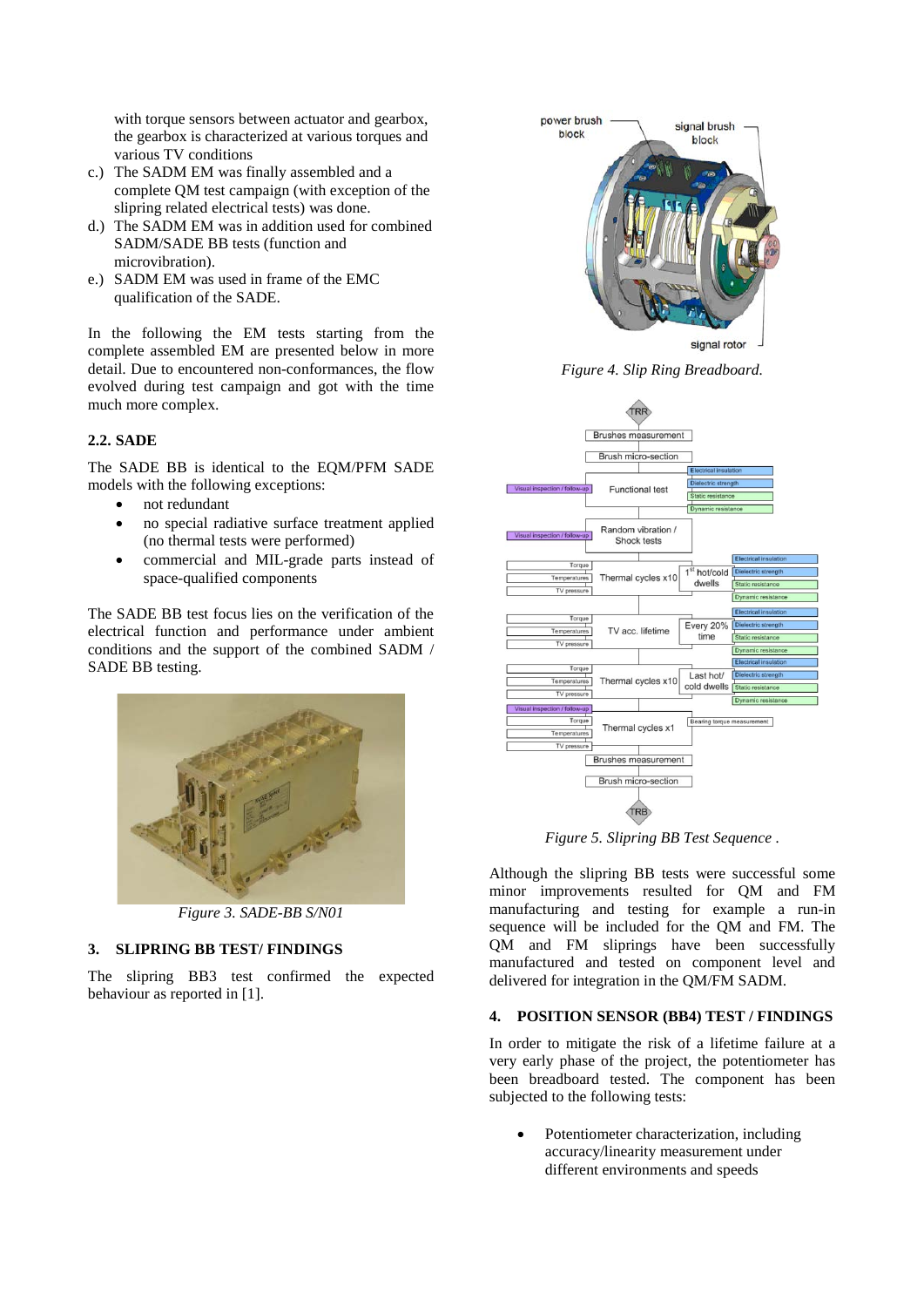- TV-Cycling
- Lifetest under hot and cold condition in vacuum representative to the BepiColombo sequence (more than 650000 rev)

The test was performed on the test rig shown on the figure below.



*Figure 6. Potentiometer Test Set-up.*

The potentiometer discs are mounted on a hot/cold plate. The potentiometer disc is stationary and the crabber assembly rotates. Additional heaters are attached to hot/cold plate to achieve the relatively high temperatures required for BepiColombo.

The crabber assembly is mounted on the driving shaft and was driven by a standard brushless DC-motor. As the motor operated outside, the necessary transmission between the crabber assembly and the motor was done via a feed-through in the vacuum chamber. A 28 bit optical encoder was fitted between the motor and the crabber assembly to compare the potentiometer output signals against the actual position.

The breadboard tests were performed under TV conditions with the main focus to achieve the lifetime requirement of the fine position sensor. The majority of the life test was carried out at a temperature of + 108°C. The tests were run under the maximum possible speed of the mechanism (6°/s on the SA shaft which is equivalent to 0.8 rpm at motor level). The motor reversed direction every 50000 revolutions When changing the direction, characterization tests with slower speed and higher acquisition rate were performed. In total, ~650000 revolution were performed at hot whereas about 200'000 revs were performed under cold condition.

After having completed about 200'000 revolutions, noise appeared on the hemispheric track. In the subsequent characterization test with the initial setup at slow speed, the noise disappeared. However, it built up again within the first 10000 revolutions (at fast speed) of the 50000 revolution test sequence and remained than stable.

.



*Figure 7. Position sensor Signal after 160000rev*

As the speed was reduced again for the next characterization test (after another 50'000 revs), the noise vanished rapidly. The hypothesis that debris were accumulated and removed by reversing direction could not be verified. This behavior repeated throughout the entire lifetest. After completion of about 650'000 revolutions, when temperature was set to cold condition, the noise vanished as well. Thermal deformation analysis of the setup however gave no indication for relevant thermal deformations causing slider load variations and thus a change of the noise level.

Finding: after 870000 revolution, the potentiometer track worked for the complete lifetime in slow mode (normal operation) fine; the hemispheric track showed in hot and longer unidirectional operation, a build-up of noise that rapidly vanishes if speed was switched to slow mode.



From the first breadboard test, it was found that the position sensor needs to be improved but is close to fulfill its operational needs.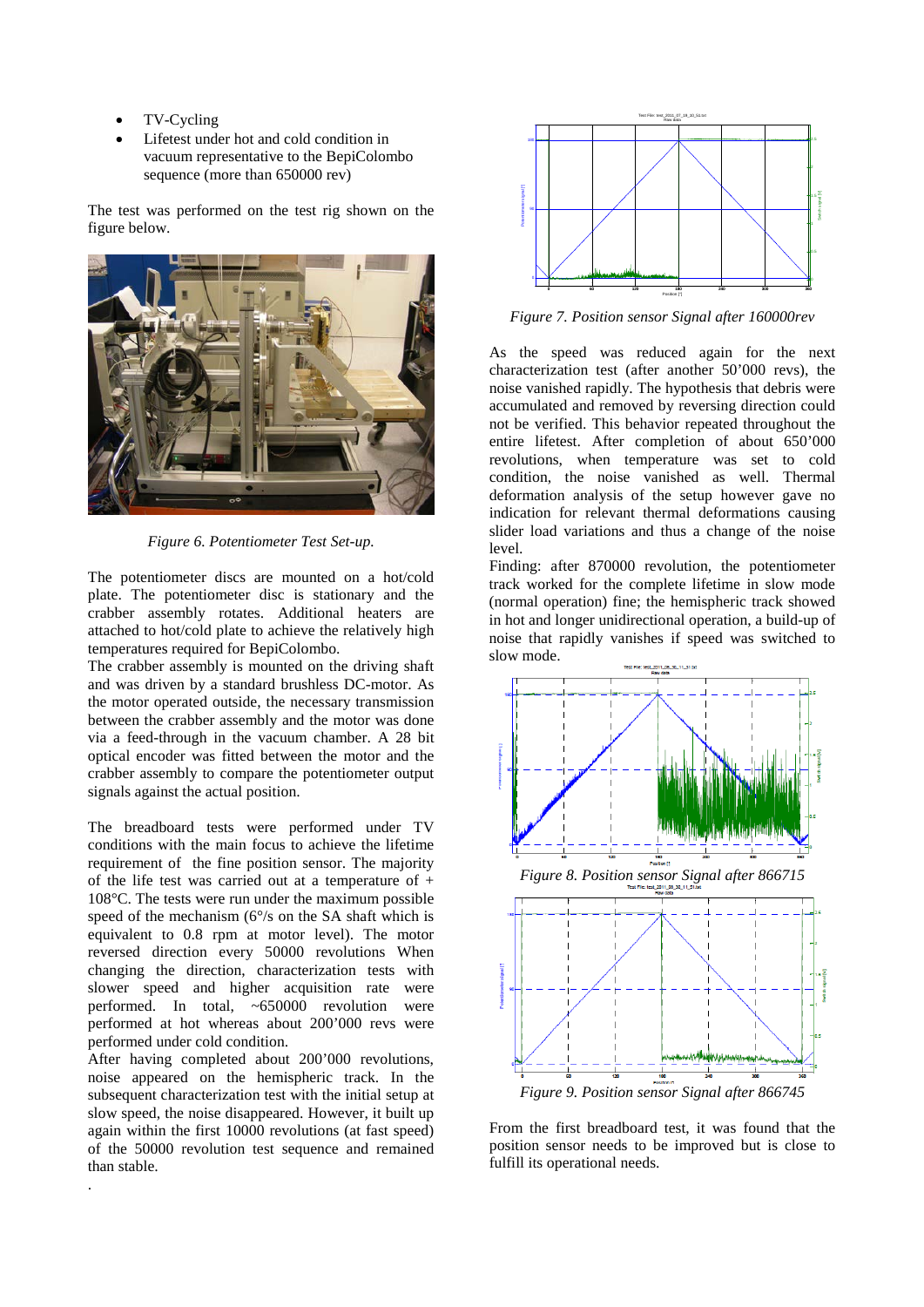The test was then repeated with an improved position sensor (wet lubrication was added). It completed the required 800000 revolutions without problems.

The deviation of the potentiometer begin of life (BOL) to end of life (EOL) is  $\langle 1^{\circ}$  which will give in the application with coarse /fine potentiometer an overall error contribution of 0.02°. Note, the deviation from the linearity itself is compensated by a lookup table in the SADE.



*Figure 10. Deviation from Linearity BOL/EOL*

Based on the positive results, the last test was declared successful and the position sensor ready to be implemented into SADM EM (and QM/FM).

# **5. SADM EM TEST / FINDINGS**

.

#### **5.1. BB Test activities with SADE EM**

The following section gives a detailed overview of the test activities performed on the SADE EM including the delta tests after design improvements as a result of the encountered non-conformances. Note that in the figure below only the main blocks are presented. In addition to the test shown after each main block, functional verification test were done including continuity and isolation test; motor margin verification and concentricity and coning angle tests.



*Figure 11. SADM EM BB Test Flow*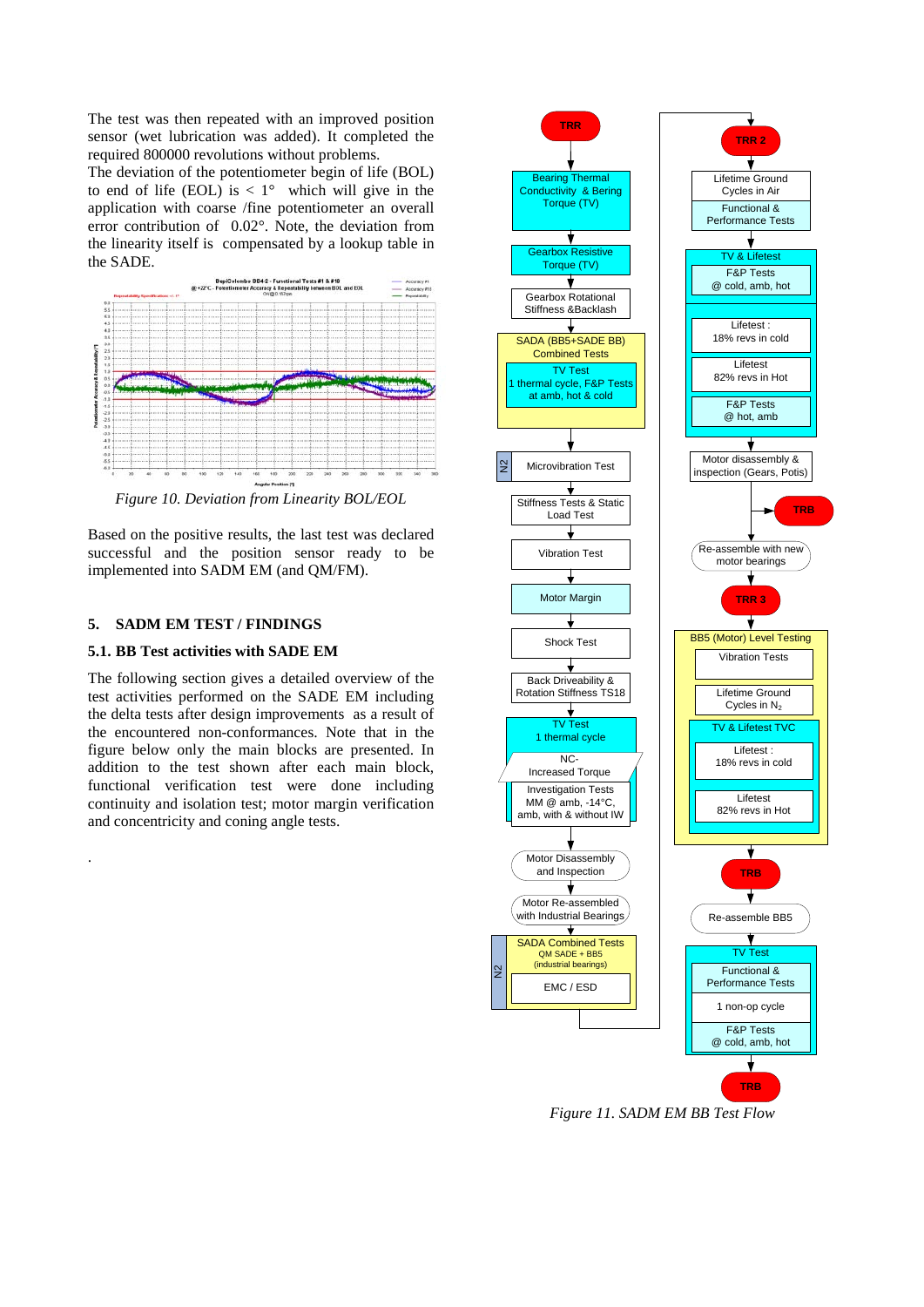# **5.2. Front-bearing and Gearbox Test**

The test was carried out to determine the efficiency and resistive torque of the gearbox and the front bearing under various loads. The test confirmed the analysis assumptions.

### **5.3. SADM BB5 / SADE Combined Testing**

### TV/Functional Testing

After final assembly of SADM EM a combined test of SADM BB (in TV chamber) and SADE BB was done. Test Setup:



*Figure 13. SADM TV/Life Test Setup*

The SADM was placed into a dedicated TV chamber; with a mechanical feed-through connecting an external encoder as well as an SA inertia simulator. The SA simulator is representative to the SA with respect to the inertia and the first eigenfrequency. The SA I/F is equipped with dedicated heaters to simulate the high temperatures of the SA.

The test showed that the interaction SADM/SADE works fine in regular operation mode. The SADE commands and processes data in the expected way.

A minor finding was that running the test with a lookup table in the SADE using non calibrated data for the potentiometers, turned out, for some fast mode runs, to be inadequate for the SADE processing (superposition coarse fine potentiometer).

The running smoothness test (ability to follow a given profile) confirmed the predicted expectations.

### **5.4. Microvibration Testing**

The disturbance torque test was performed on the micro-vibration test facility at Astrium Friedrichshafen. Due to geometrical limitations, a much smaller inertia mass compared to the original solar array was used. The test results were used to confirm/calibrate the mathematical model of the prime. The dominating contributor to the micro-vibration was found to come from micro-stepping.



*Figure 14. Microvibration*

In the figure above the BB5 with the Microvibration dummy and a waterfallplot µ-Step frequency/vs. measured frequency is shown.

# **5.5. Mechanical Testing**

The mechanical tests (static load test, sine, random and shock tests) were performed without problems. However, some notching was required to protect the motor ball bearings from onset of gapping.

# **5.6. TV and Life Testing**

After the mechanical tests, the TV test campaign was started. Unfortunately, at the end of TV testing a significant internal torque increase was observed that was localized on the motor bearings. In order not to compromise the schedule, it was decided at this time to continue the tests with industrial motor bearings. A drawback of this decision was that the verification of the motor had to be carried out separately after completion of the SADM EM level tests. The test was concluded successfully with respect to the mechanical parts (main bearings, gears) but unfortunately a certain position sensor noise exceeding threshold was observed at the very end of the test.

# **5.7. Motor Lifetest**

As the remaining part of SADM was meanwhile life tested with industrial motor bearings, it was necessary to perform a lifetest at motor level. In order to provide reliable lifetest results, the motor assembly was preconditioned by a vibration test. Subsequently, the motor was integrated on the SADM EM to make a TV test for final performance verification. This verification was performed without torque margin problems; the positive torque budget was demonstrated in the final configuration for begin of life (BOL) to end of life (EOL).

# **6. SADE BB/SN 01 TEST / FINDINGS**

SADE testing was carried out using a dedicated EGSE with a MIL-1553 interface card to command the unit and read back telemetry data. A customized test adapter provided access to all interfaces and served as a SADM simulator during unit level tests.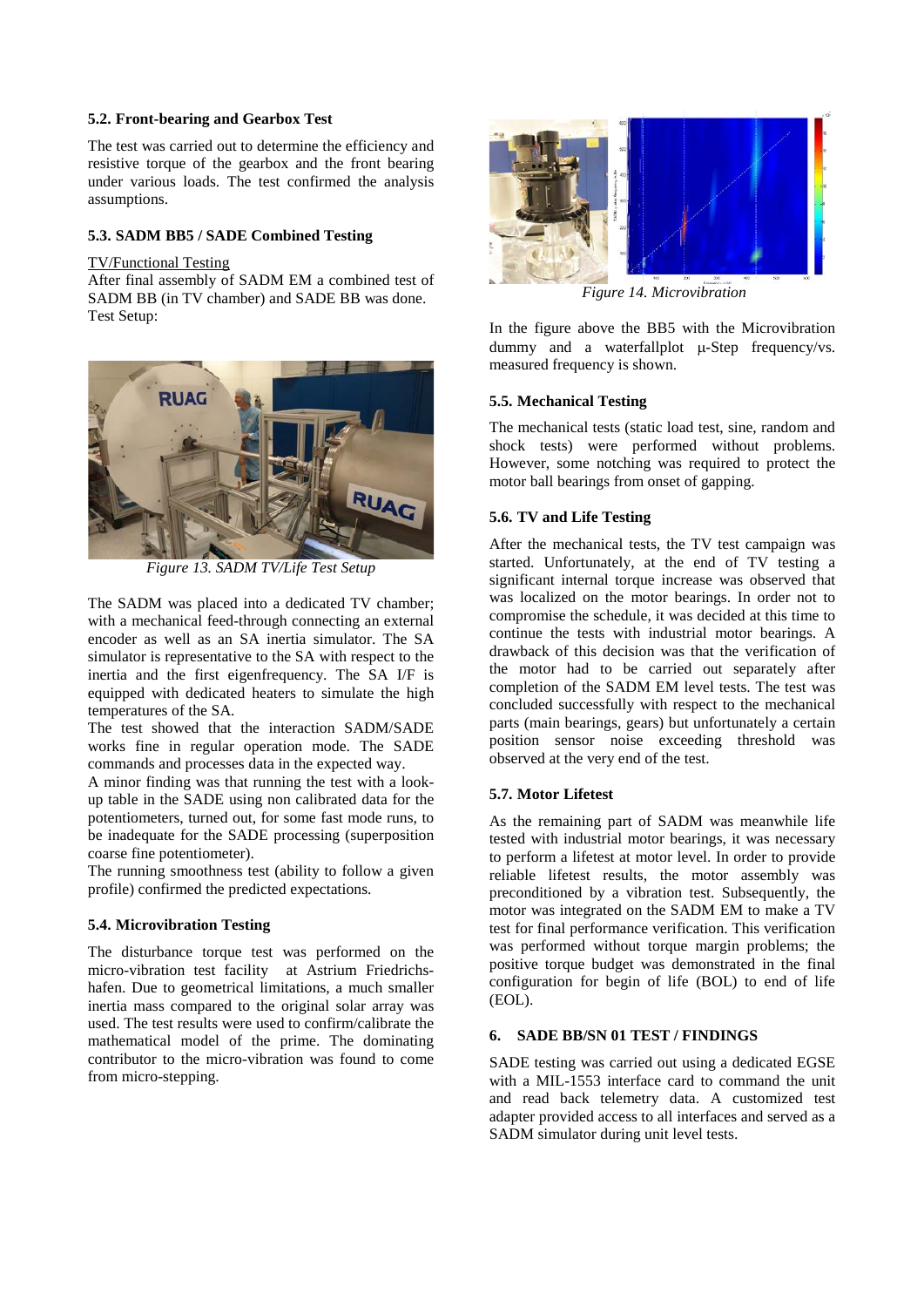

*Figure 16. SADE-BB Test Setup*

The SADE BB testing concentrated on an initial verification of the functionality and performance of the design under ambient conditions. Thermal/vacuum and mechanical environmental testing, full EMC testing and formal MIL1553 verification was not done before the EQM unit

| Test                                               | <b>Objective</b>                          |
|----------------------------------------------------|-------------------------------------------|
| Initial Switch-On                                  | Initial powering of the SADE BB unit      |
| SADE Power-Up Test (TE-SADE-FT01)                  | Verify power-up timing                    |
| Discrete TC/TM Test (TE-SADE-FT02)                 | Verify discrete TC and TM interfaces      |
| MIL1553 TC/TM Test (TE-SADE-FT03)                  | Verify MIL1553 TCs and TMs                |
| Mode Change Test (TE-SADE-FT04)                    | Verify SADE mode changes                  |
| Torque Test (TE-SADE-FT05)                         | Verify torque commanding                  |
| EEPROM Programming Test (TE-SADE-FT06)             | Verify EEPROM commanding and inhibit      |
|                                                    | functionality                             |
| Static Accuracy Measurements (TE-SADE-PT01)        | Verify SADE pointing accuracy based on    |
|                                                    | static phase current measurements         |
| <b>Dynamic Accuracy Measurement</b>                | Verify SADE pointing accuracy based on    |
|                                                    | dynamic phase current measurements        |
| Motor Thermistor Test (TE-SADE-PT03)               | Verify the motor thermistor interface     |
|                                                    | accuracy                                  |
| Position Potentiometer Test (TE-SADE-PT04)         | Verify the potentiometer acquisition      |
|                                                    | interface accuracy                        |
| External Interface Protection Test (TE-SADE-PT-05) | Verify all external interface protections |
| Power Consumption Test (TE-SADE-PT06)              | Measure the SADE power consumption        |
| Power Up Timing (Autonomous Start-Up)              | Check of autonomous start-up timing       |
| Impedance and Protection Diodes Measurement (Te-   | Measure DC impedance of all external      |
| SADE-PT07)                                         | interfaces                                |
| <b>Inrush Current Measurement</b>                  | Measure SADE inrush current               |

*Figure 17. SADE-BB Tests* 

All tests on SADE level were successfully completed with all results within the expected limits. The measured parameters were used to verify the predicted performance (reduction of uncertainty) and the lessons learned were used to refine test procedures for the EQM/PFM units.

During combined testing the internal interfaces between SADM and SADE were verified and the functionality and performance of the complete SADA system was tested. As planned from the beginning, the SADE motor driver parameters were tuned to the actual SADM motor to optimize the performance.

#### **7. LESSONS LEARNED**

#### **7.1. Motor Ball Bearings**

The selected Ball bearing design was  $MoS<sub>2</sub>$  sputtered steel rings with  $Si<sub>3</sub>N<sub>4</sub>$  balls. This design was selected to minimize the risk of cold welding. The design was also baselined as it was assumed that ceramic bearings provide in a failure case (complete breakdown of the lubrication layer) still reasonable performance when compared with full steel bearings.

The bearings were optimized to show low torque in the hot case which is the condition when the mechanism is close to mercury and mostly operated. The drawback was a relatively high torque in cold and the risk of onset of ball gapping under hot worst case qualification thermal boundary conditions. In the frame of the rootcause analysis of the increased torque nonconformance, detailed investigations revealed that there was also a mismatch between the calculated preload and the actually adjusted preload in the built in state. (the deviation was masked by an inappropriate preload measurement). By this finding, it became clear that the main root-cause for the torque problems observed was too high preload in the motor ballbearing assembly enforced by CTE effects in cold case. To minimize thermal effects, the bearing design was completely updated by use of 440C balls. In addition to that and to further mitigate the risk of a lifetime failure, both balls and races were MoS2 coated [2] and heaters were installed on the motor.

In order to further increase the margin with respect to the lifetime, N2 purging for ground testing was included in the motor design.

Prior integration on the SADM EM, the updated bearing design itself was successfully life tested at component level under dry N2.

#### **7.2. Position Sensor**

Although the positions sensor tests at component level provided good results, the position sensors showed throughout the SADM EM test campaign still some temporary noise, mainly on the hemispherical track. Detailed investigations and development tests helped to stabilize the performance.

Following findings in frame of inspection and improvement processes can be reported:

Potentiometers without and with lubrications were tested. Lubricated potentiometers showed in general significant lower set-up of noise; but the crabber wear was higher. This was interpreted that under wet condition abrasive products are clustered and work as an abrasive paste. Unlubricated potentiometers on the other hand, showed less crabber wear but continuous increasing of electrical track resistance and associated noise over the life. This finding was substantiated by EOL track resistance measurements comparing values of the contact zone of the crabber fingers (traces) with (virgin) values obtained between the traces. For wet potentiometers the track resistance stays low with a low scattering, in general independent of used or unused track. For dry potentiometers, the opposite picture is seen: On the traces itself a relatively high resistance is seen having a high. The increased resistance in those areas is assumed to be a result of a "tribolayer" built-up leading to a lower conductance in the contact zone. As a consequence, if all fingers of the crabber run on a heavily used track, very high resistance and noise results which in the worst case may lead to a complete loss of electrical contact.